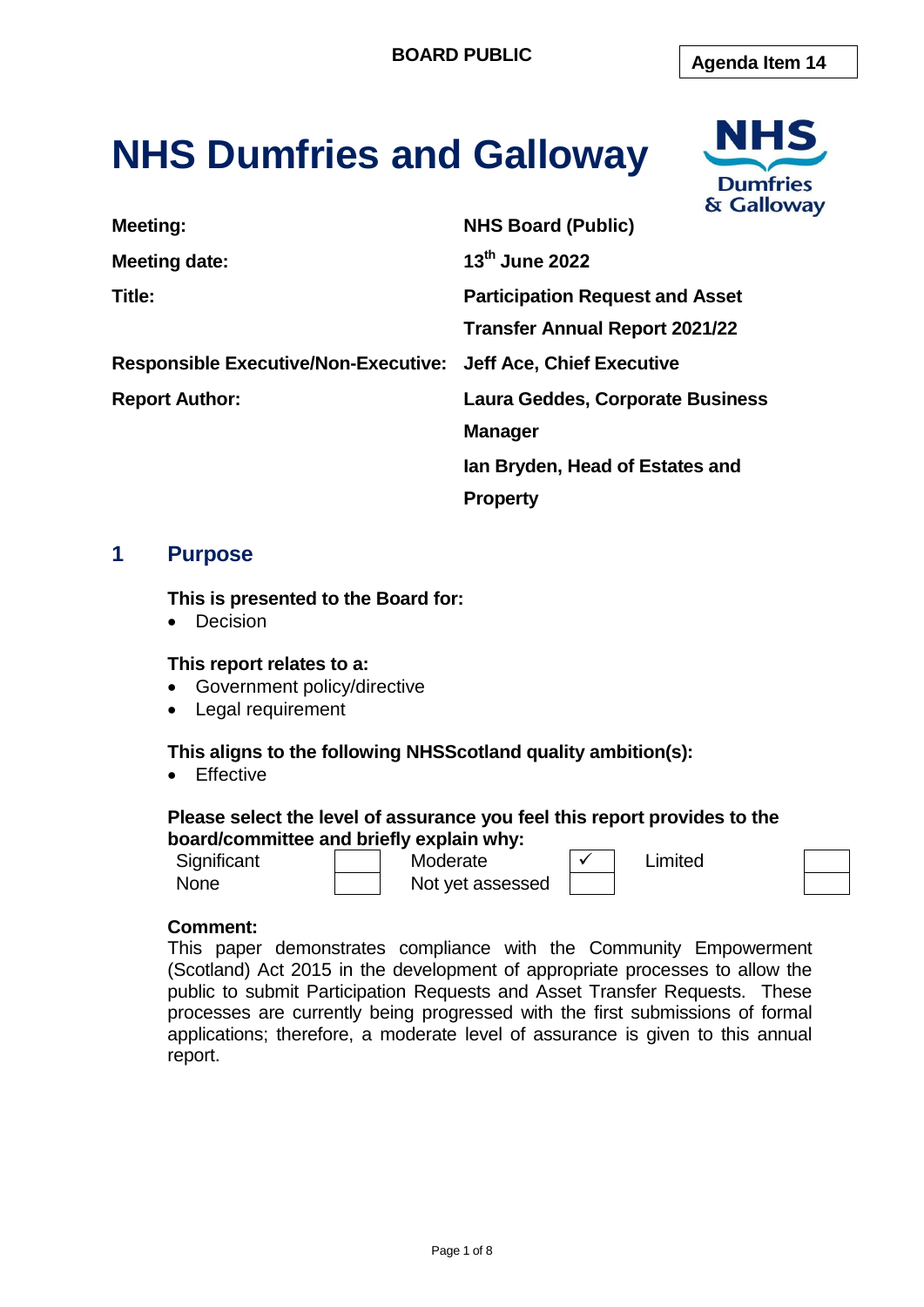**From the list below, please select which Board Priority this paper relates to. If none of the priorities suit, please select other and briefly explain why this paper needs to be reviewed at Board/Committee:**

| <b>COVID-19 Containment Work</b> | <b>Continued Support for Staff</b> |  |
|----------------------------------|------------------------------------|--|
|                                  | Wellbeing                          |  |
| Delivery of Sustainable Service  | Delivery of Enhanced Services to   |  |
| <b>Models</b>                    | address Pandemic Harms             |  |
| Other (please explain below)     |                                    |  |

#### **Comment:**

It is a legislative requirement, as part of the Community Empowerment (Scotland) Act 2015, that the Board publishes an annual report on the Community Asset Transfer Requests and Participation Requests received in year within an annual report, which is being presented to NHS Board for approval and onward publication.

# **2 Report summary**

# **2.1 Situation**

This paper presents the Participation Requests and Community Asset Transfer Requests annual report for the period  $1<sup>st</sup>$  April 2022 –  $31<sup>st</sup>$  March 2022, which the Board is required to publish by  $30<sup>th</sup>$  June 2021.

# **2.2 Background**

The Community Empowerment (Scotland) Act 2015 requires NHS Boards to publish a report on an annual basis that details the Community Asset Transfer requests and Participation requests received in year.

# **2.3 Assessment**

The annual report attached at Appendix 1 details the review of requests that have been received in year and any new enquiries that have been received outwith the annual period.

#### **2.3.1 Quality/ Patient Care**

There have been no quality or patient care issues identified when preparing this paper.

# **2.3.2 Workforce**

There have been no workforce relates issues identified when preparing this paper.

# **2.3.3 Financial**

There have been no financial issues identified when preparing this paper.

#### **2.3.4 Risk Assessment/Management**

No risk assessments have been undertaken when preparing this paper, however, any requests received will have risk assessments undertaken as they are progressed through the application processes.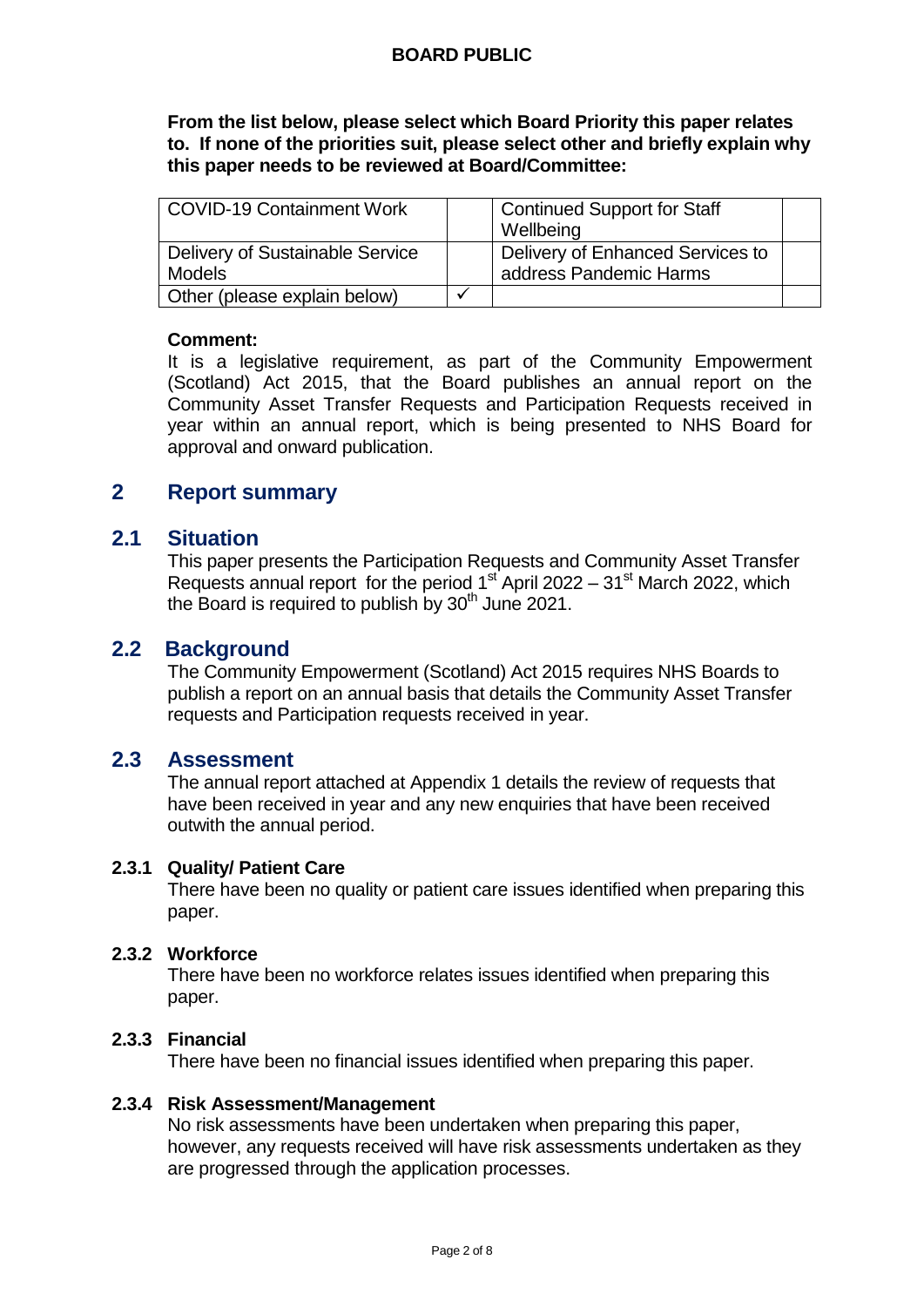# **2.3.5 Equality and Diversity, including health inequalities**

No impact assessments have been undertaken when preparing this paper, however, any requests received will have impact assessments progressed as the requests are taken through to the application stages.

#### **2.3.6 Other impacts**

No other impacts have been identified within this paper.

#### **2.3.7 Communication, involvement, engagement and consultation**

The Board is carrying out our duties to involve and engage with the Community Bodies as part of the consultation process on the requests or applications received.

Further details on the development on the Participation and Engagement Strategy has been included within the body of the Annual Report at Appendix 1.

#### **2.3.8 Route to the Meeting**

This paper has not been taken through any formal groups or committees, however, consultation has been undertaken with the Head of Estates and Property.

# **2.4 Recommendation**

 **Decision** – NHS Board is asked to approve the Participation Requests and Community Asset Transfer– Annual Report 2021/22 at Appendix 1 for publication on the NHS Dumfries and Galloway external website and submission to Scottish Government.

# **3 List of appendices**

The following appendices are included with this report:

 Appendix 1, Participation Request and Community Asset Transfer Annual Report 2020/21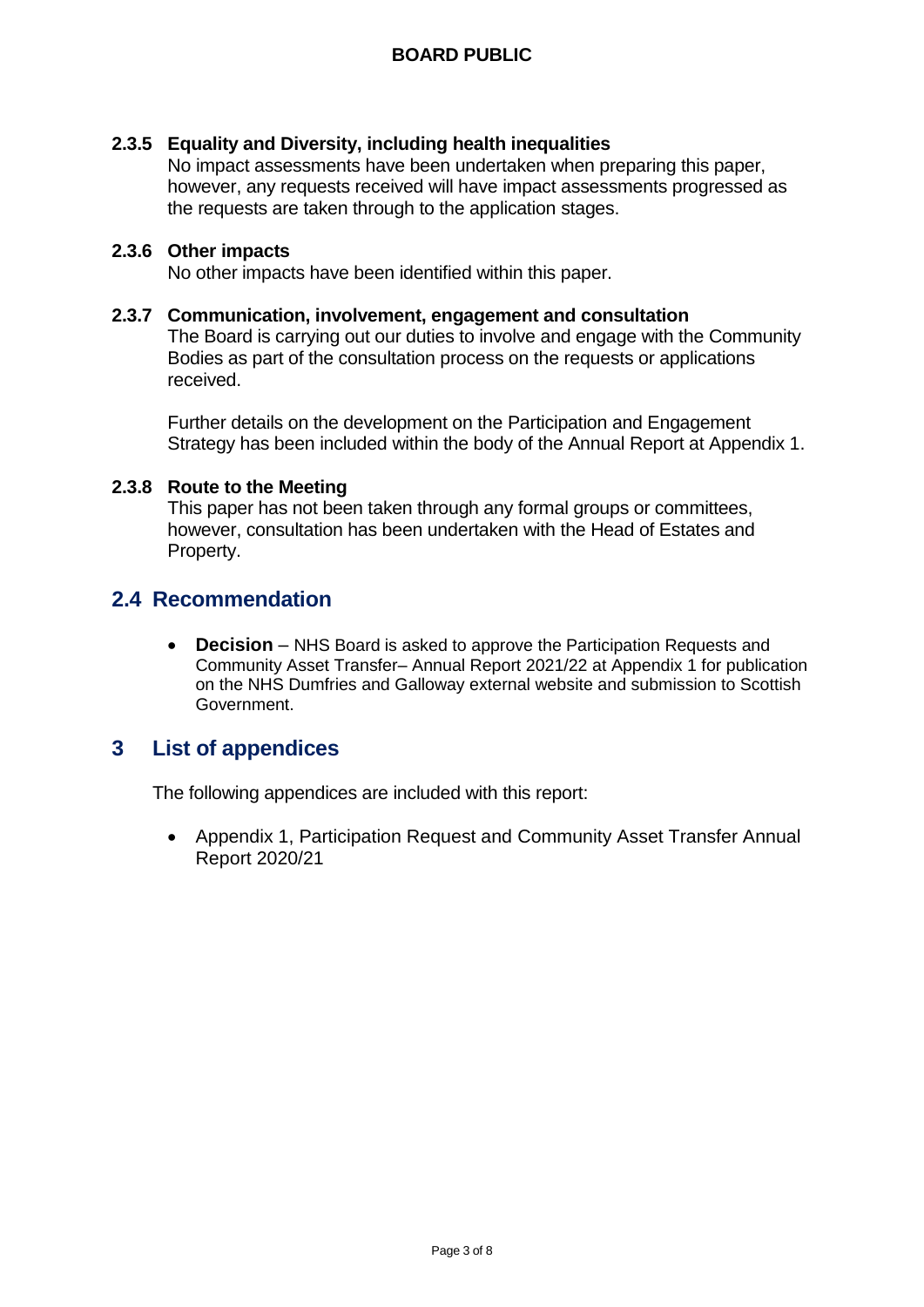**Appendix 1**



# **Participation Request and Community Asset Transfer**

# **Annual Report 2021/22**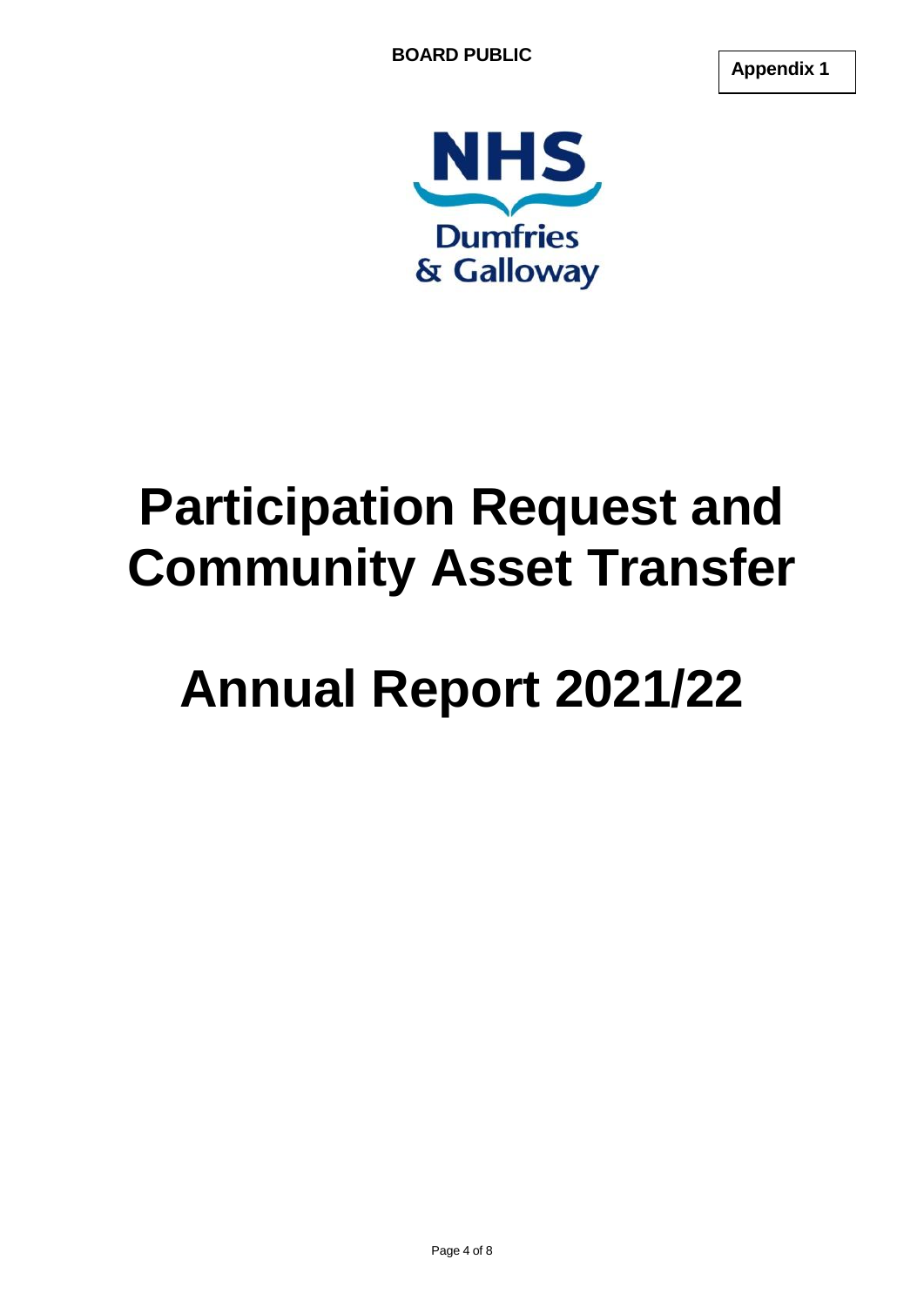# **Introduction**

- 1. The Community Empowerment (Scotland) Act 2015 was issued in July 2015. This Act is presented in 12 part, which are noted below for information:
	- Part 1 National Outcomes
	- Part  $2 -$  Community Planning
	- Part 3 Participation Request
	- Part 4 Community Rights to Buy Land
	- Part 5 Asset Transfer Requests
	- Part 6 Delegation of Forestry Commissioners' Function
	- Part 7 Football Clubs
	- Part 8 Common Good Property
	- Part 9 Allotments
	- Part 10 Participation in Public Decision-Making
	- Part 11 Non-Domestic Rates
	- Part 12 General
- 2. The Act aims to cover all public sector organisations, therefore, a number of the sections do not apply to the NHS.
- 3. To comply with the Act, NHS Dumfries and Galloway must adhere to Parts 3 and 5, the Participation Requests and Asset Transfer Requests.

#### **Part 3 – Participation Requests**

- 4. A Participation Request is a request from a pre-existing body to participate in an outcome improvement programme for a specific service or project.
- 5. Requests of this type can only be made by a Community Participation Body, which is explained in the Act as a group where the majority of individuals are members of that community and must have a written constitution, for example a Community Council.
- 6. In making such a request, the Community Participation Body must specify the reasons for the request and also the potential outcome that could come out of a successful change to service delivery.
- 7. It should be noted that a Participation Request can be submitted to one or multiple public bodies to review and make a decision on, in line with their procedures.

#### **Part 5 – Asset Transfer Request**

- 8. An Asset Transfer Request relates to land owned by the relevant authority, where a request has been put forward for the ownership of the land to be transferred to a Community Transfer Body.
- 9. If the land or building being requested is leased by the relevant authority, the Community Transfer Body has the right to request that the property be leased to the Community Transfer Body for the term not exceeding the contractual lease arrangements already in place with the public body.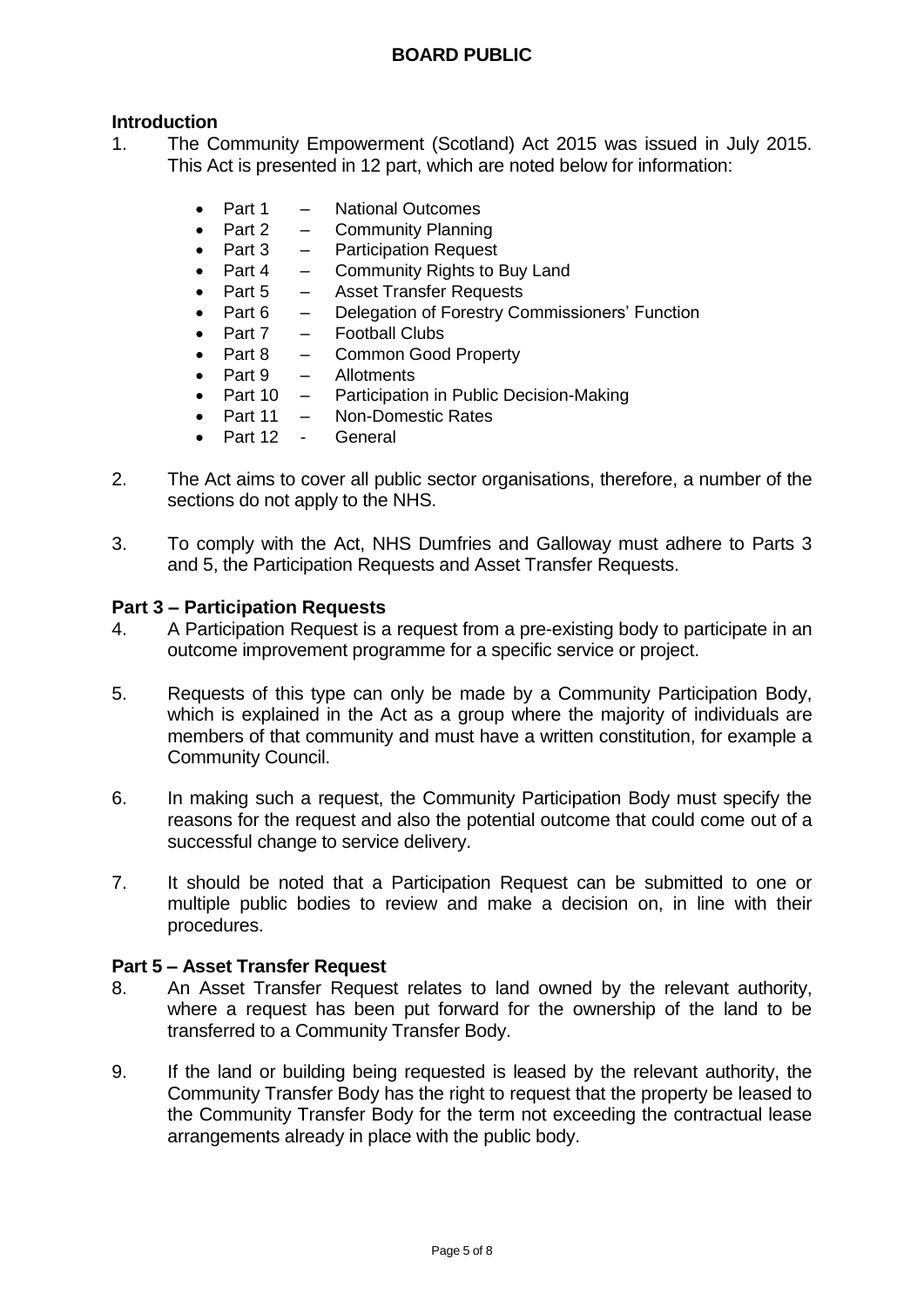10. Guidance is held within the Act around the eligibility criteria for a Community Transfer body, which could be an existing Scottish Charitable Organisation or Community Benefit Society and must have no fewer than 20 members.

### **Participation Requests Progress Update**

- 11. A process for handling Participation Requests received into the Health Board has been developed and published on the Board's public website.
- 12. The process has been prepared in conjunction with the guidance from Scottish Government and also the procedure set out by Dumfries and Galloway Council, to ensure a consistent approach is defined as per the recommendations within the Act.
- 13. For the period of 1<sup>st</sup> April 2021 31<sup>st</sup> March 2022 one application in relation to participation Requests was received by the Board.
- 14. On 1<sup>st</sup> April 2021 Old Luce Development Trust submitted a Participation Request for consideration by the Board. The application focussed on the development of a new service model for Glenluce GP Practice with a view to enhancing the current and new services.
- 15. Discussions were held with Old Luce Development Trust, however, there was some delay in the progress of the application due to challenges being faced as a result of the COVID pandemic as staff were deployed into other work areas to help alleviate some of the pressures on current resources.
- 16. A liaison officer was appointed from within the NHS to review the application with Old Luce Development Trust, to ensure it meets the criteria for a participation request.
- 17. On 6<sup>th</sup> October 2021, NHS Dumfries wrote to Old Luce Development Trust to confirm that the participation request application was successful and that a working group was being established to develop and delivery on a workplan for the review and redevelopment of services within the GP Practice.
- 18. Further updates on the progress of the Participation Request will be taken through the operational teams, with any decisions outwith their delegated authority being brought back to NHS Board for approval.

#### **Community Asset Transfer Progress Update**

- 19. NHS Dumfries and Galloway have a number of properties within the estate, which would be eligible under Part 5 of the Community Empowerment (Scotland) Act 2015. A map of the property locations and a more detailed list has been published on the Board's public website for review.
- 20. NHS Board approved a local process and flowchart for handling Community Asset Transfer requests in December 2020, which is available on the Board's external website to give an overview of the process that we are currently following for any new requests. The process has been endorsed by Central Legal Office to ensure it aligns to the Scottish Capital Investment Manual and the Property Transactions guidance.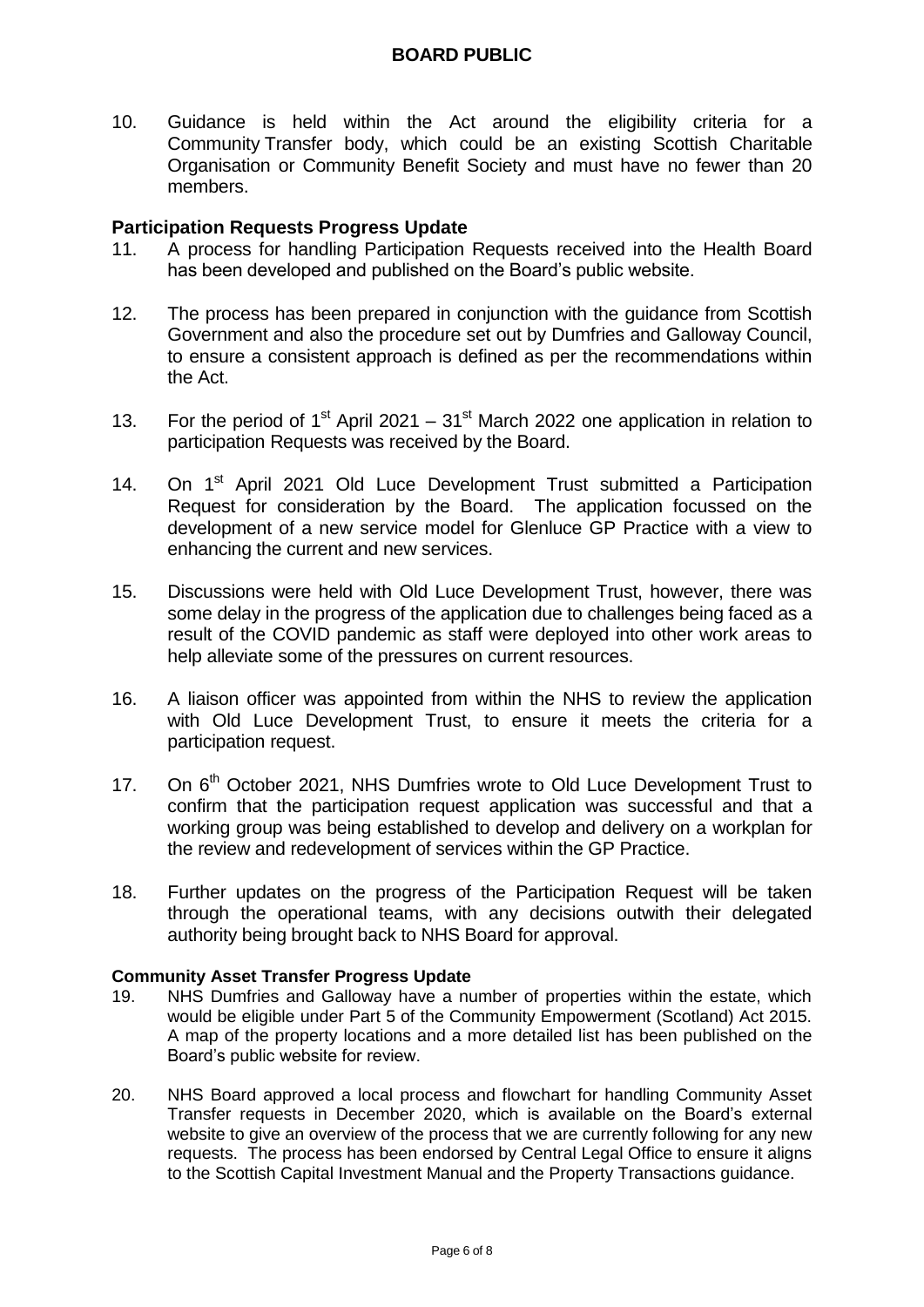- 21. For the period of  $1<sup>st</sup>$  April 2021  $31<sup>st</sup>$  March 2021 one Community Asset Transfer requests was being progressed by the Board.
- 22. An Asset Transfer application was received on  $1<sup>st</sup>$  February 2021 from Support in Mind Scotland (Kaleidoscope), with a view to transferring ownership of Mountainhall house from NHS Dumfries and Galloway to themselves.
- 23. The application has been reviewed by Central Legal Office who have issued a number of comments on the submission document to be addressed before the formal application is made. Support in Mind Scotland have been reviewing the advice from Central Legal Office during the pandemic, with regular contact from the NHS liaison officer to offer support in the application process.
- 24. Once the due diligence process has been completed the application will be formally acknowledged and progressed to the assessment and determination stage. Further information on the application will be brought back to NHS Board as per the Asset Transfer Request process.

#### **Participation and Engagement Strategy**

- 25. Formal public consultation is currently taking place on a new draft three-year Participation and Engagement Strategy for Dumfries and Galloway Integration Joint Board, as part of the statutory requirement for each public body.
- 26. The document which results from the consultation process will set out a strategy for supporting all the participation and engagement activity which takes place on behalf of the Integration Joint Board to be carried out in line with national standards, best practice, legislation and established common law. It will help support this activity with recognition that it is mutually beneficial both for those who access treatment and care and those who have a role in planning and delivering that treatment and care.
- 27. The draft strategy is very closely aligned with an existing Dumfries and Galloway Council strategy. The very considerable majority of NHS Dumfries and Galloway's operational functions falls within the scope of the Integration Joint Board. It is, therefore, proposed that NHS Dumfries and Galloway either modify and then adopt the ultimate strategy with its own corporate identity, or instead officially recognise the Integration Joint Board strategy and state that the instructions therein will apply to the entirety of its work around participation and engagement.
- 28. A full review of the Integration Joint Board strategy will be undertaken once it has been approved and a proposed position will be brought back to NHS Board for review and approval later in the year.

#### **Published Information**

- 29. The Act mentions that to ensure compliance with the legislation public sector organisations are required to publish a selection of data on their external website for easy reference.
- 30. NHS Dumfries and Galloway has created a page on their public website to give details of how a Community Transfer Body and Community Participation Body can